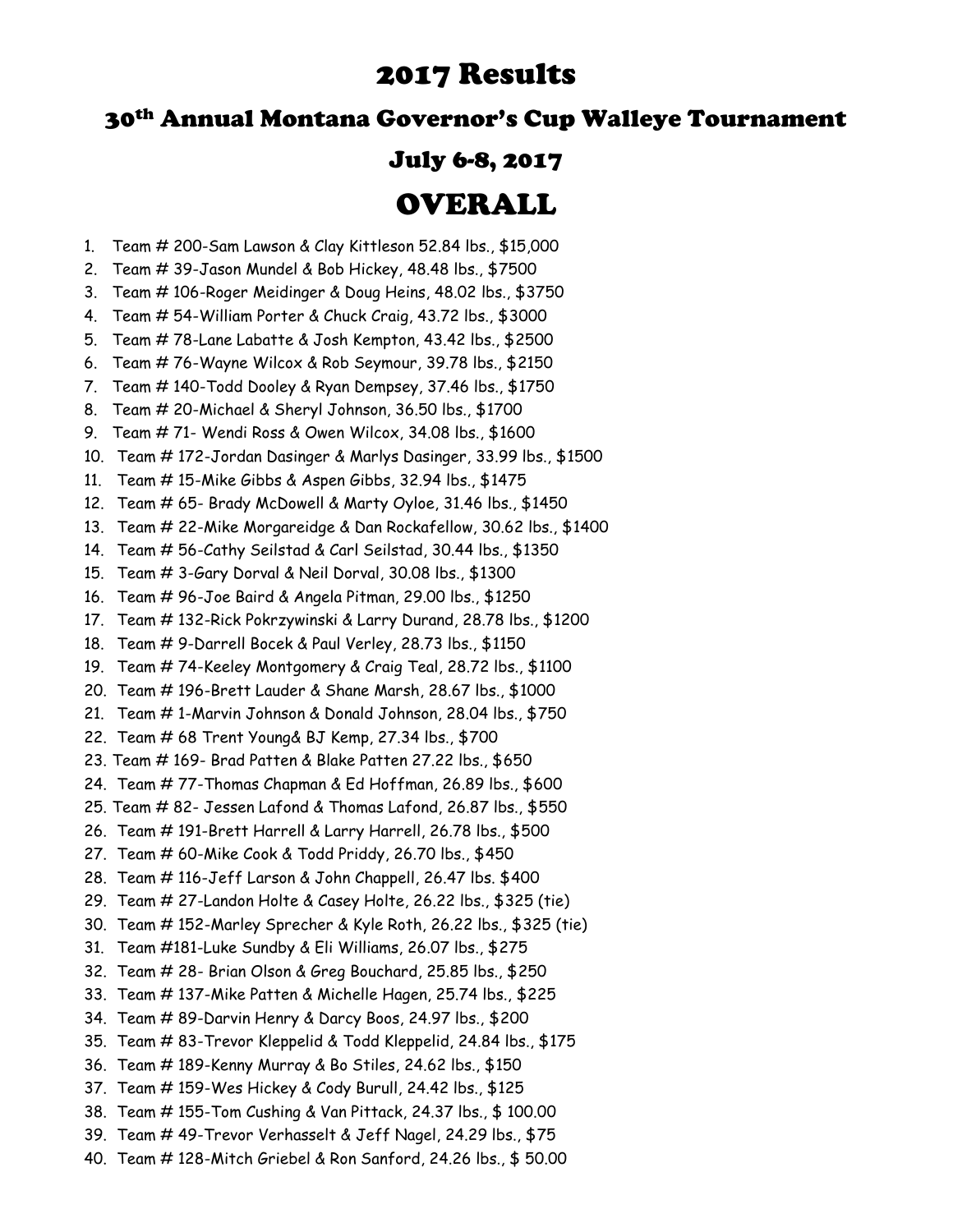# FRIDAY, JULY 7TH DAY MONEY WINNERS:

1. Team # 71-Wendi Ross & Owen Wilcox, 24.44 lbs., \$1500 2. Team # 65-Brady McDowell & Marty Oyloe, 24.22 lbs., \$1000 3. Team # 78-Lane Labatte & Josh Kempton, 23.38 lbs., \$750 4. Team \$ 169-Brad Patten & Blake Patten, 21.30 lbs. \$650 5. Team #200-Sam Lawson & Clay Kittleson, 21.18 lbs., \$550 6. Team # 181-Luke Sundby & Eli Williams, 20.83 lbs., \$500 7. Team # 39- Jason Mundel & Bob Hickey, 18.26 lbs., \$475 8. Team # 191-Brett Harrell & Larry Harrell, 17.88 lbs., \$450 9. Team # 106-Roger Meidinger & Doug Heins, 17.80 lbs., \$425 10. Team # 172-Jordan Dasinger & Marlys Dasinger, 17.31 lbs., \$400 11. Team #132-Rick Pokrzywinski & Larry Durand, 17.18 lbs., \$300 12. Team # 140-Todd Dooley & Ryan Dempsey, 16.94 lbs., \$250 13. Team # 82-Jessen LaFond & Thomas Lafond, 16.38 lbs., \$225 14. Team # 159-Wes Hickey & Cody Burell, 16.34 lbs., \$200 15. Team # 105-Charlie Long & Rod Groder, 16.30 lbs., \$175 16. Team # 161-Brandon Rod & Adam Lambert, 16.12 lbs., \$150 17. Team #74-Keeley Montgomery & Craig Teal, 15.98 lbs., \$125 18. Team # 152-Marley Sprecher & Kyle Roth, 15.96 lbs., \$125-(Tie) 19. Team # 165-Ray Glasoe & Storm Jackson, 15.96 lbs. \$100-(Tie) 20. Team # 4 Tony Albright & Dalyn McCann, 15.40 lbs., \$100 21. Team # 62-William Hendrichs & Shawn Schock, 14.33 lbs., \$100 22. Team # 23 Mike McElvair & Bobby McElvair, 14.24 lbs., \$100 23. Team # 83-Trevor Kleppelid & Todd Kleppelid, 14.2 lbs., \$100 24. Team # 87-Randy Redford & Mike Newton, 13.86 lbs., \$100 25. Team # 126-Bud Slade & Doug Zupko, 13.74 lbs., \$100 26. Team # 85-Scott & Cindy Sundheim, 13.56 lbs., \$50 27. Team # 188-Doug Komrosky & Ole Komrosky, 13.42 lbs., \$50 28. Team # 54-William Porter & Chuck Craig, 13.36 lbs., \$50 29. Team # 76-Wayne Wilcox & Rob Seymour, 13.30 lbs., \$50 30. Team # 56-Cathy Seilstad & Carl Seilstad, 13.06 lbs., \$50 31. Team # 155-Tom Cushing & Van Pittack, 12.63 lbs., \$50 32. Team #135-Cody Martinez & Chris Grotjohn, 12.56 lbs., \$50 33. Team #108-Justin Bechtold & Jason Bechtold, 12.52 lbs., \$50 34. Team # 86-Kyle Vine & Colby Togretti, 12.50 lbs., \$50 35. Team # 68-Trent Young & BJ Kemp, 12.44 lbs., \$50 36. Team # 196-Brett Launder & Shane Marsh, 12.35 lbs., \$50 37. Team # 104-Chad Rambo & Jack Schilla, 12.22 lbs., \$50 38. Team # 158-Carson Fohl & Collin Radakovich, 12.18 lbs., \$50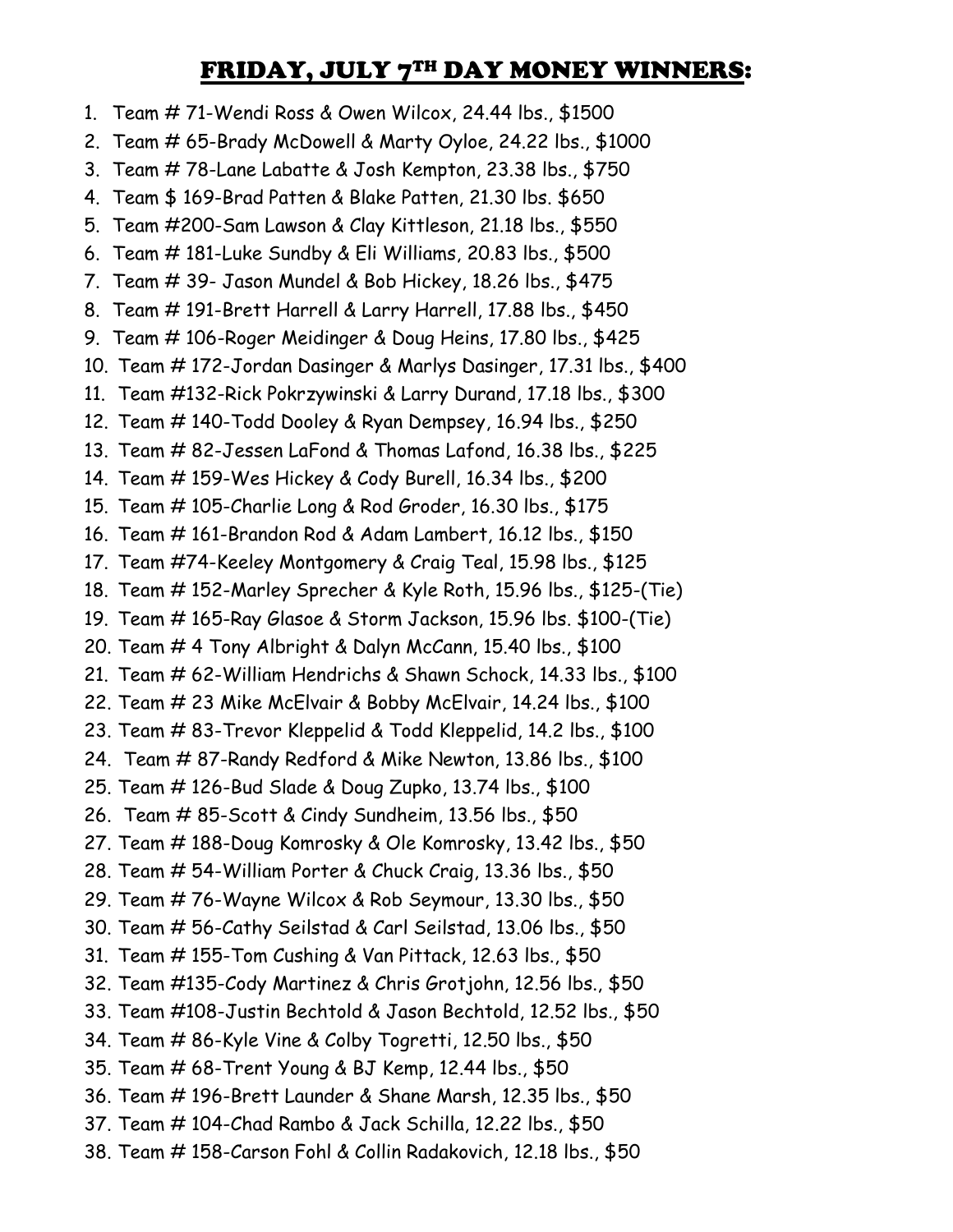## FRIDAY'S BIG FISH:

#### Walleye:

1 st - #71 Wendi Ross & Owen Wilcox, 31.75", \$1890

2nd<sub>-</sub> # 83 Trevor Kleppelid & Todd Kleppelid, 31.50", \$1134

3 rd - # 85 Scott Sundheim & Cindy Sundheim, 31.00", \$756

### Northern:

1 st - #163- Gavin Krauth & Jace Young, 43", \$1640

2 nd - # 19- Dan Majeske & Matt West, 41", \$984

3 rd - # 13- Randy Maul & Jason Card, 38.5", \$656

## SATURDAY, July 8th DAY MONEY WINNERS:

- 1. Team # 200-Sam Lawson & Clay Kittleson, 31.66 lbs., \$1500
- 2. Team # 22- Mike Morgareidge & Dan Rockafellow, 30.62 lbs., \$1000
- 3. Team # 54- William Porter & Chuck Craig, 30.36 lbs., \$750
- 4. Team # 39- Jason Mundel & Bob Hickey, 30.22 lbs., \$600 (Tie)
- 5. Team #106- Roger Meidinger & Doug Heins, 30.22 lbs., \$600 (Tie)
- 6. Team # 20- Michael Johnson & Sheryl Johnson, 26.78 lbs., \$500
- 7. Team # 76- Wayne Wilcox & Rob Seymour, 26.48 lbs., \$475
- 8. Team # 7- Steve Bell & Lisa Ball, 23.06 lbs., \$450
- 9. Team 163- Gavin Krauth & Jace Young, 22.76 lbs., \$425
- 10. Team #15- Mike Gibbs & Aspen Gibbs, 21.24 lbs., \$400
- 11. Team # 149- Myron Sylthe & Darold Halvorson, 20.70 lbs., \$300
- 12. Team # 14 Todd Dooley & Ryan Dempsey, 20.52 lbs., \$250
- 13. Team # 78 Lane Labatte & Josh Kempton, 20.04 lbs., \$225
- 14. Team # 19 Dan Majeske & Matt West, 19.94 lbs., \$200
- 15. Team #40- Trevor Verhasselt & Jeff Nagel, 19.86 lbs. \$175
- 16. Team # 91- Joe Reynen & Jake Reynen, 19.34 lbs., \$150
- 17. Team # 9- Darrell Bocek & Paul Verley, 19.30 lbs., \$125
- 18. Team # 32- Mike Seidl & Bill Seidl, 19.28 lbs., \$125
- 19. Team #1- Marvin Johnson & Donald Johnson, 19.08 lbs., \$100
- 20. Team #186- Jarred Giffis & Bill Thompson, 19.00 lbs., \$100
- 21. Team # 151- Kennie Williams & Travis Scott, 18.76 lbs., \$100
- 22. Team # 112- Kenny Kepp & Shane Morse, 18.56 lbs., \$100
- 23. Team # 3- Gary Dorval & Neil Dorval, 18.02 lbs., \$100
- 24. Team # 116- Jeff Larson & John Chappell, 17.77 lbs., \$100
- 25. Team # 96- Joe Baird & Angela Pitman, 17.45 lbs., \$100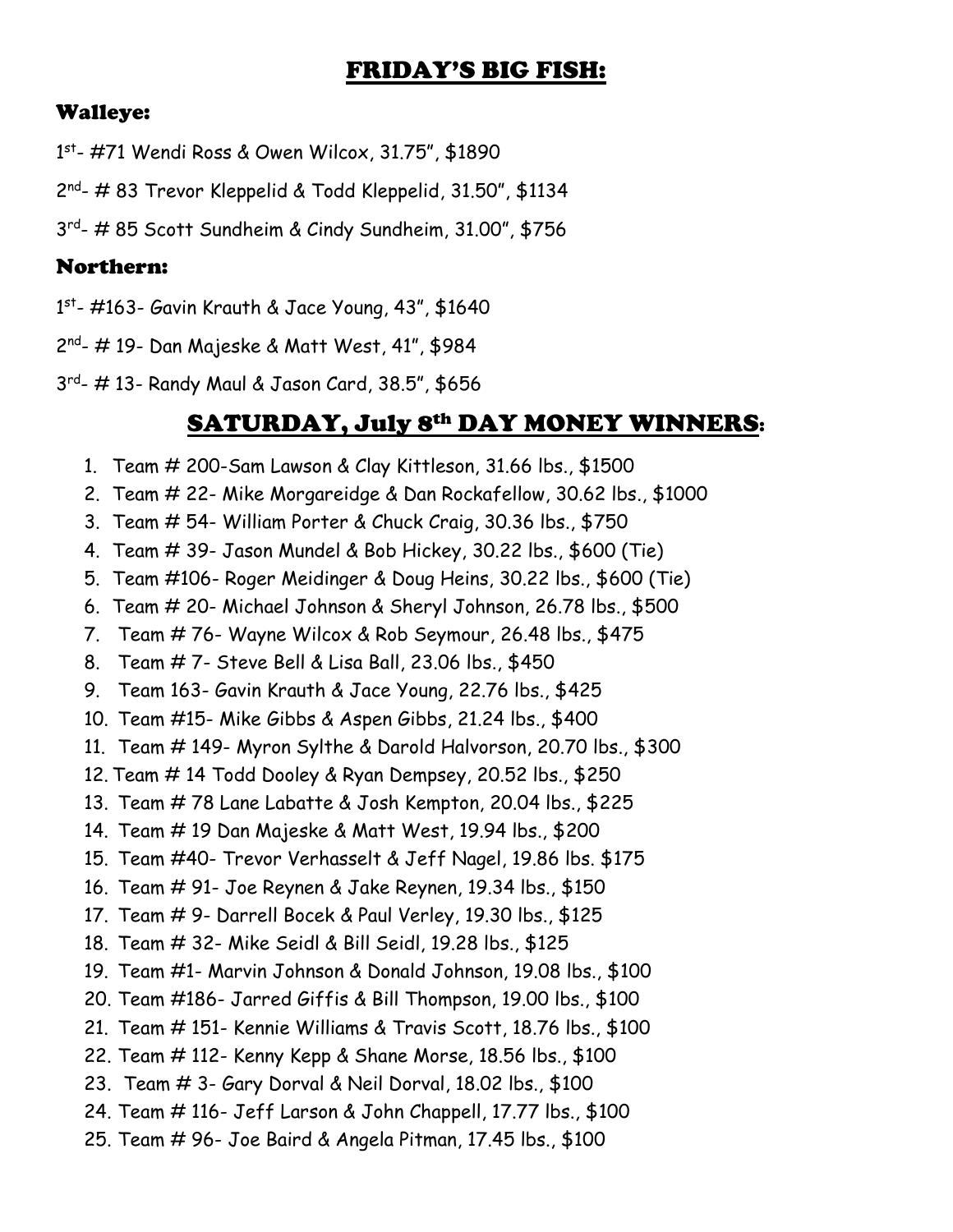- 26. Team # 56- Cathy Seilstad & Carl Seilstad, 17.38 lbs., \$50
- 27. Team # 47- Matt Williamson & Adam Brayko, 17.10 lbs., \$50
- 28. Team # 189- Kenny Murray & Bo Stiles, 17.06 lbs., \$50
- 29. Team # 172- Jordan Dasinger & Marlys Dasinger, 16.68 lbs., \$50
- 30. Team # 196- Brett Launder & Shane Marsh, 16.32 lbs., \$50
- 31. Team # 60- Mike Cook & Todd Priddy, 15.88 lbs., \$50
- 32. Team # 67- Rick Ellingson & Jake Geltel, 15.52 lbs., \$50 (Tie)
- 33. Team # 77- Thomas Chapman & Ed Hoffman, 15.52 lbs., \$50 (Tie)
- 34. Team # 28- Brian Olson & Greg Bouchard, 15.50 lbs. \$50
- 35. Team # 137- Mike Patten & Michelle Hagen, 15.46 lbs., \$50
- 36. Team # 109- Tyler Bumgarner & Brandon Rolandson, 14.97 lbs. \$50
- 37. Team # 68- Trent Young & BJ Kemp, 14.90 lbs., \$50
- 38. Team # 31- Michael Spalding & Kirk Weeks, 14.88 lbs., \$50
- 39. Team # 180- Doug Wick & Dayton Wick, 14.82 lbs., \$50

## SATURDAY, JULY 8TH BIG FISH:

#### Walleye:

1 ST Place TIE: Team #22- Mike Morgareidge & Dan Rockafellow, 31.25", \$1260 Team # 56- Cathy Seilstad & Carl Seilstad, 31.25", \$1260 Team # 163- Gavin Krauth & Jace Young, 31.25", \$1260

#### Northern:

1 st Place: Team #163- Gavin Krauth & Jace Young, 41", \$1640

2 nd Place TIE: Team # 83-Trevor Kleppelid & Todd Kleppelid, 39.5", -\$1312 Team # 169- Brad Patten & Blake Patten, 39.5 '', \$1312

#### Wee Walleye:

Team # 141- Jake Pinson & Shane Pinson, 5.5 lbs., \$250

### Governor's Team Winners:

1st Place Team # 54- Nebraska- William Porter and Chuck Craig 2nd Place Team- Team # 3- North Dakota- Gary Dorval & Neil Dorval

## Zero to Hero

### Sponsored by Glasgow/Fort Peck Chapter Walleye's Unlimited

Team# 22- Mike Morgareidge & Dan Rockafellow